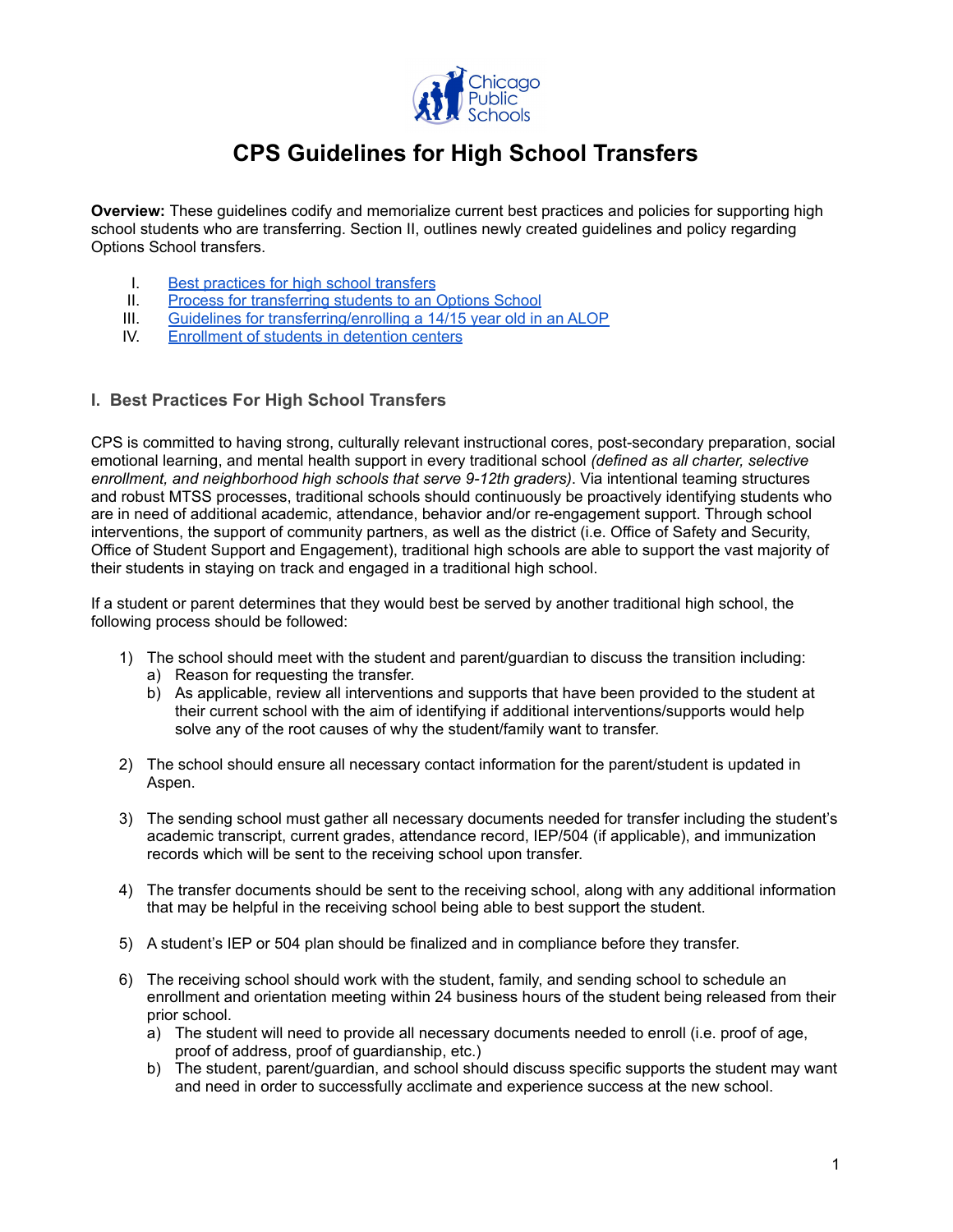

- 7) The receiving school should provide additional onboarding and support of the student during their first semester at the new school. Examples of this may be mentoring or regular progress monitoring of the student by a counselor or other school staff member.
- 8) Students and parents must adhere to all rules and regulations regarding enrollment/admission into magnet, selective enrollment and neighborhood schools as outlined in the Enrollment and Transfers of Students in the Chicago Public Schools Policy Manual.
- <span id="page-1-0"></span>**II. Process for Transferring Students to an Options School**

## *Overview*

For students who are not on track and/or engaged in a traditional high school, despite proactive and supportive interventions from the school, and for whom another traditional high school will not provide adequate support; the district offers a portfolio of Options Schools. Options Schools are primarily intended to:

- Re-engage older students (16+) who are not currently enrolled in school, particularly students who need a significant number of credits to graduate high school.
- Support students who have become off track and, even with moderate credit recovery (i.e. summer school, night school), will not be able to earn enough credits in a traditional high school setting to graduate within 4 years of when they were a freshman.
- Support students who need small classroom/school size and individualized support in order to graduate high school.
- Support students who will only be able to graduate high school with a non-traditional school day schedule.

To best meet the needs of this subset of students, there are a variety of Options School programs and offerings which include:

- Accelerated credit recovery
- Self-paced, computerized instruction so that students can recover credit at their own pace
- Flexible schedules (i.e. part day programs)
- Simpson Academy for pregnant and parenting mothers

Transferring to an Options School is a choice; students always have the right to choose to stay at their current school or choose another school that they feel better meets their needs. Parents have the right to select an Options School for their student, regardless of the student's circumstances, however, the guidelines below must be followed.

If a student/family arrives at an Options School seeking enrollment:

- For students not currently enrolled in a traditional high school; the Options School may immediately enroll the student (with the exception of 14/15 YO asking to enroll in ALOPs, for whom the process outlined in Section III must be followed).
- For students currently enrolled at a traditional high school, the high school must be contacted by the student/parent/Options School so that the traditional high school can request to transfer the student to an Options School.

#### *Process for transferring a currently enrolled CPS student to an Options School:*

- 1. A student who is currently enrolled at a CPS high school may only be transferred to an Options School if approval is given from the Network.
- 2. In cases where the traditional school is initiating the transfer or if the student/family comes to the traditional school to initiate the transfer, the traditional school must submit an Options Transfer Request via the journal feature in Aspen in order to get approval from the Network. The Options Transfer Request will ask the school to identify the reason for the student's transfer, attempted interventions, as well as the party who initiated the transfer.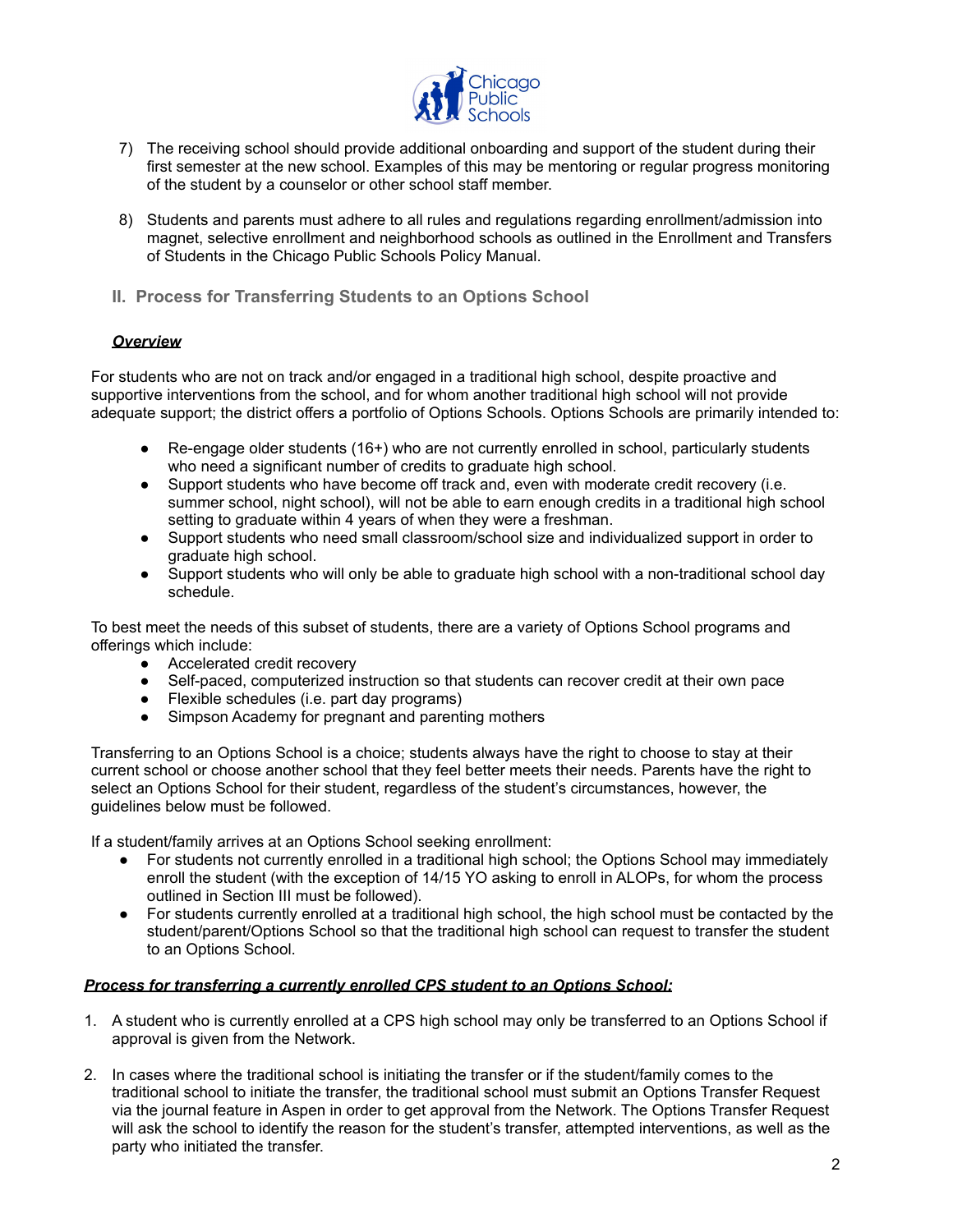

- The Network should approve any requests to transfer initiated by the student/family.
- 3. In the event that a currently enrolled student or parent goes directly to an Options School to enroll. The Options School must contact the appropriate Network designee to request a transfer. The Network designee will communicate with the traditional school, withdraw the student in Aspen and provide all transfer documents.
- 4. Within 24 hours, the Network must review the request, follow up with the student/school if needed and based on the student's unique circumstances either approve or deny the transfer recommendation.
- 5. If the recommendation is approved, the requesting (sending) school must meet with the parent/guardian and student to ensure:
	- The parent/guardian understands that transferring to an Options School is a choice, not a requirement and reviews the reason that the transfer is being recommended.
	- As applicable, review all interventions and supports that have been provided to the student at their current school with the aim of identifying if additional interventions/supports would help solve any of the root causes of why the student/family is being recommended or requesting to transfer.
	- The student and parent will be provided transparent and objective information about the Options Schools models and campuses in order to make an informed decision to find the best fit for the student.
	- The sending school assists the parent/guardian and student in 1) arranging an in-person, virtual or phone meeting with the Options School to ensure it is the best fit; and 2) ensure parents know all necessary documents needed for enrollment.
	- All necessary contact information for the parent/student is updated in Aspen.
	- The parent signs off acknowledging receipt of the information and is in agreement that it is in the best interest of their student to transfer the student to an Options School.
	- If the sending school is unable to reach the parent, the school must 1) document all attempts to reach the parent and 2) the school should ensure the student is in support of transferring to an Options School and should receive all of the necessary information described above.
- 6. If the recommendation is denied, the Network will work with the school, student and family to develop a support and intervention plan for the student. The school will meet with the parent to complete the support and intervention plan within 2 weeks of receiving the network decision. *Student Support & [Intervention](https://docs.google.com/spreadsheets/d/1vuGIA8ZKaUg7v4RjYgJPkYxVqsUCVwPmB72l6v1DUbQ/copy) Plan*
- 7. Within one week of when the parent/guardian/student consents to the transfer, the sending school must gather all necessary documents needed for transfer including, but not limited to, transcript, current grades, attendance record, IEP/504 (if applicable), and immunization records which will be sent to the Options School upon transfer.
- 8. Once the enrollment appointment is scheduled, the transfer documents are sent to the receiving school, and the sending school has received an acceptance letter from the receiving school, the sending school may officially "transfer" the student in Aspen utilizing code 36 - Transfer to an Options School.
- 9. A student's IEP or 504 plan must be finalized and in compliance in order for the Options Transfer Request to be approved.
- 10. The Options School should work with the student, family, and sending school to schedule an enrollment and orientation meeting within 24 business hours of the student being released from their prior school.
	- The student will need to provide all necessary documents needed to enroll (i.e. proof of age, proof proof of guardianship)
	- The student, parent/guardian, and school should discuss specific supports the student may want and need in order to successfully acclimate and experience success at the new school.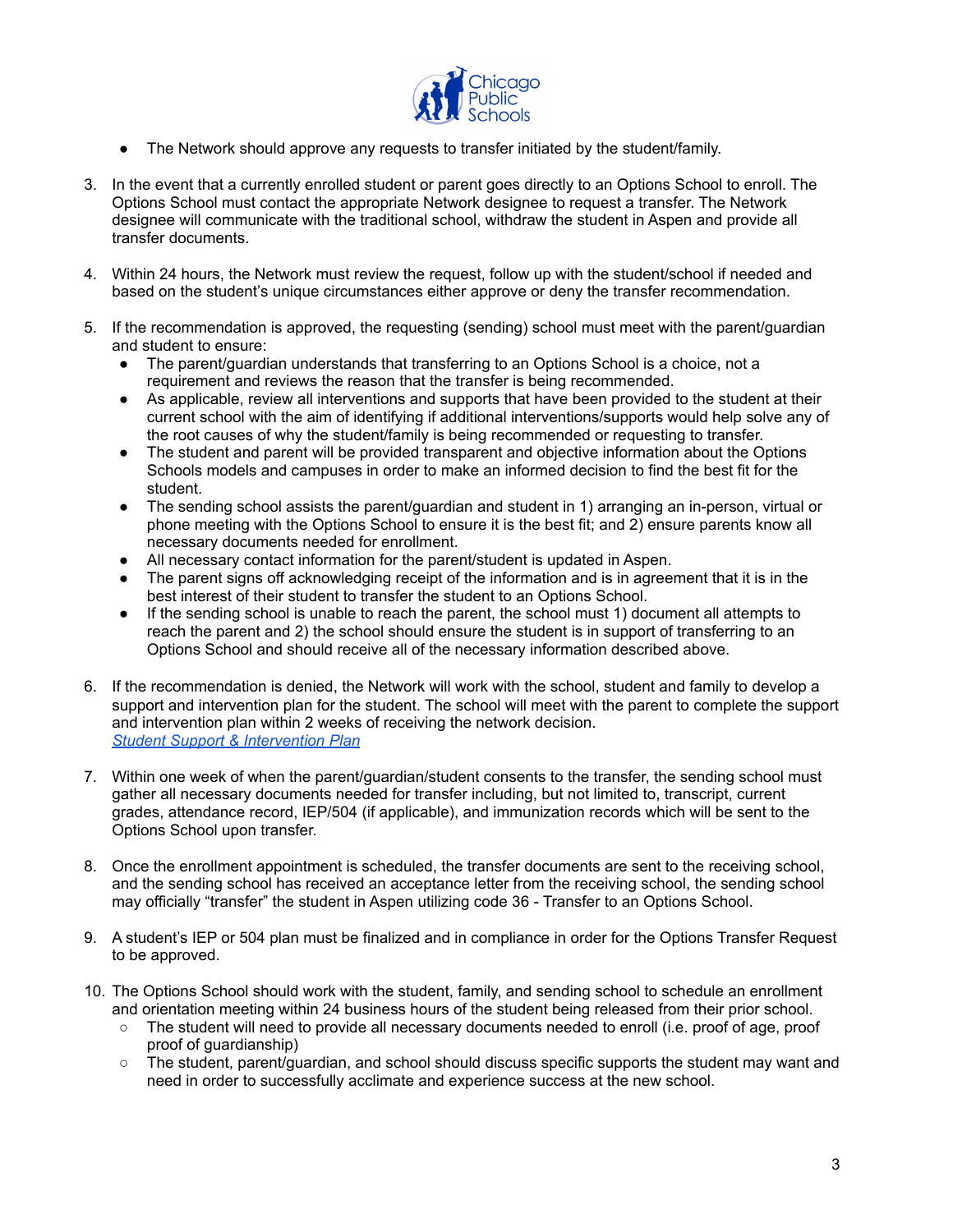

11. The Options school should provide additional onboarding and support of the student during their first semester at the new school. Examples of this may be mentoring or regular progress monitoring of the student by a counselor or other school staff member.

## <span id="page-3-0"></span>**III. Guidelines for 14/15 Year Olds Transferring to and/or Enrolling in an ALOP School**

Alternative Opportunity Learning Programs (ALOP) are a specific type of Options School managed by independent operators designed to provide educational support for students who face challenges to successfully graduating from a traditional high school. Any school, student or family requesting for a 14/15 year old to enroll in an ALOP school must adhere to the following *guidelines:*

1. The student must speak with their current school counselor. The school must have documentation that all supports and interventions that would benefit the student have been attempted. Should the school, student, and parent agree an ALOP school is the best fit, the school should [complete](https://docs.google.com/document/d/1k58NpqiuDjtg13tUYbWH0jImPpiMw5qXmag62sX5w4Y/edit) the steps on this [checklist](https://docs.google.com/document/d/1k58NpqiuDjtg13tUYbWH0jImPpiMw5qXmag62sX5w4Y/edit) which includes completing the 14/15 YO ALOP [Enrollment](https://docs.google.com/forms/d/e/1FAIpQLScAIDacx3zIXIqxJvwJ3io_uVIyYT6u8-D6vjZ4rZ5_kBDfrw/viewform?usp=sf_link) Request Form

If the student is not currently enrolled in school, SOAR will work with the student to determine if an ALOP is the best fit for the student and if yes, SOAR will complete the 14/15 YO ALOP [Enrollment](https://docs.google.com/forms/d/e/1FAIpQLScAIDacx3zIXIqxJvwJ3io_uVIyYT6u8-D6vjZ4rZ5_kBDfrw/viewform?usp=sf_link) Request [Form](https://docs.google.com/forms/d/e/1FAIpQLScAIDacx3zIXIqxJvwJ3io_uVIyYT6u8-D6vjZ4rZ5_kBDfrw/viewform?usp=sf_link)

If a student currently enrolled at a traditional High School tries to enroll directly in an ALOP, the ALOP should complete the 14/15 YO ALOP Enrollment [Notification](https://docs.google.com/forms/d/e/1FAIpQLSdra6NzMZ_5LJypwGZVQ2uJ104EwpNuz_7LtvCDjc2-pE4Zcg/viewform?usp=sf_link) Form to notify the Network Transition Specialist of the student's intent to transfer; they may not directly enroll the student.

- 2. Within 5 school days of the request, the Transition Specialist will
	- Conduct an interview with the parent/guardian and the current school to gather information about:
		- Whether or not the current school is unable to provide the support, services or learning environment needed for the student to be successful.
		- Whether or not a transfer to an ALOP will be in the student's best interest.
	- Consult with subject matter experts from various departments including ODLSS, OSEL, I&I and Student Outreach and Re-Engagement (SOAR).
	- Make a recommendation to the Network Chief/Executive Director of I&I regarding approval or denial of the transfer. The Network Chief/Executive Director of I&I will make the final determination regarding the student's placement.
- 3. Within 24 hours of the Network Chief/Executive Director of I&I's decision, the Transition Specialist will inform the student and their parent/guardian of the decision.
	- If approved, the Transition Specialist will connect the student's current school and ALOP campus for collective completion of the Student [Success](https://docs.google.com/spreadsheets/d/1PBxx92OtLJxyZLO9CfVu0c6bVSZ-HdjCN6t5z1LU7b0/copy) Plan with the goal of having the student enrolled at the ALOP campus within 3 school days of the decision.
	- If denied, the Transition Specialist will provide additional support to the current school in implementing interventions and creating a learning environment where the student will be successful.
- 4. For approved students, the Transition Specialist will conduct check-ins every 5 weeks on the student during their first 15 weeks to ensure they are remaining on track, receiving the support they need, and that their Success Plan is being implemented with fidelity.

# <span id="page-3-1"></span>**IV. Enrollment of Students in Detention Centers**

CPS is committed to creating processes and structures that support our students involved in the justice system. Any student who has become detained and enrolled at Nancy B. Jefferson HS (NBJ) or York HS retains the right to return to their home school as defined by the school where they were actively enrolled prior